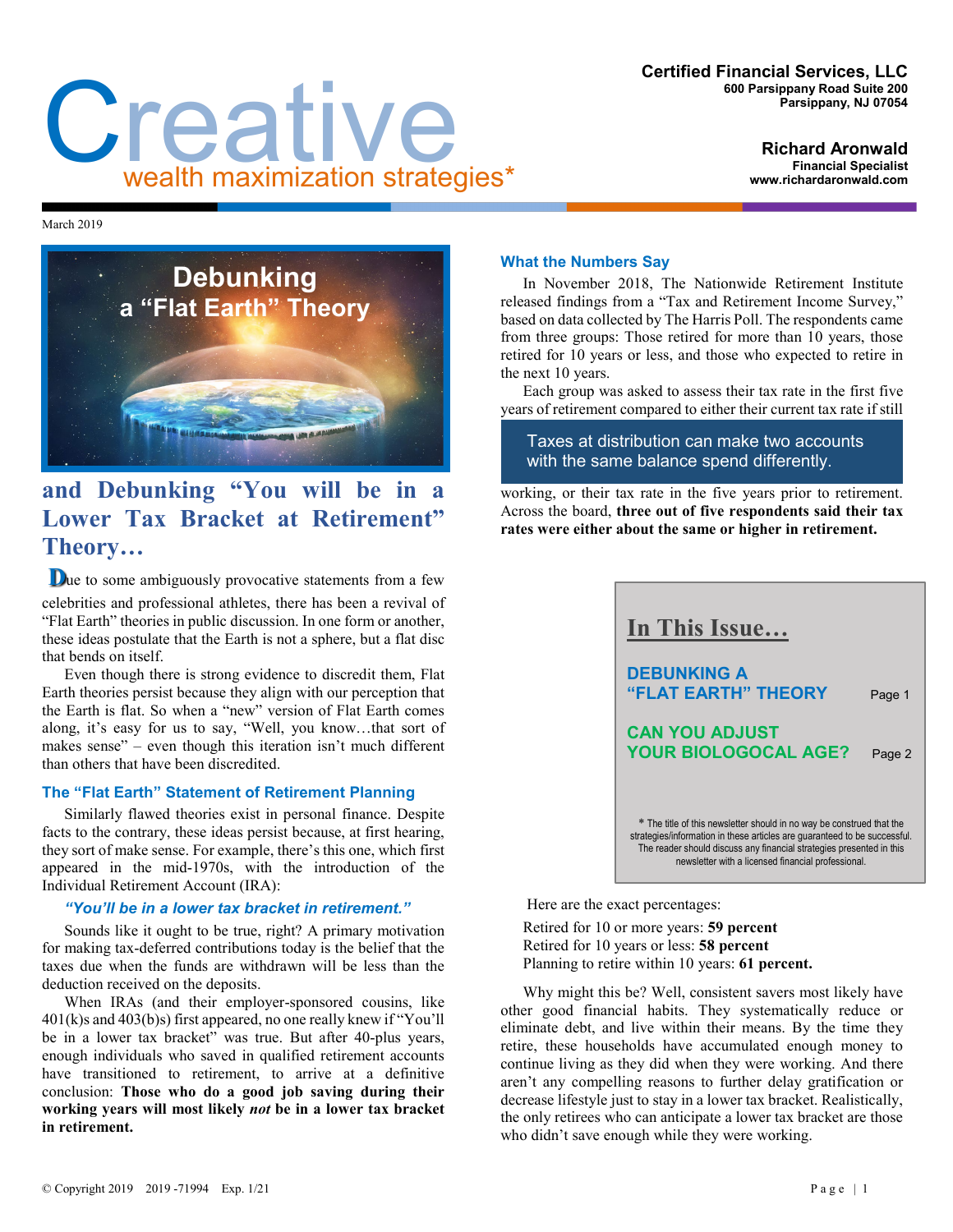Another possible reason many retirees find themselves at the same level of taxation or higher: They ignored the distribution aspect of retirement planning. Believing the lower-tax-bracketin-retirement mantra to be accurate, savers sought retirement plans offering up-front deductions, assuming whatever taxes to be assessed at distribution would be less.

In hindsight, many retirees recognize they should have given taxes a closer look. The survey found that only 25 percent of older retirees (those who had been retired for more than 10 years) considered themselves knowledgeable or very knowledgeable about how their retirement income was impacted by taxes. The numbers for the other cohorts were slightly higher, but across all groups, there was an expressed need for better tax planning.

These comments highlight a critical nugget of financial wisdom: taxes at distribution can make two accounts with the same balance spend differently. For example, the true after-tax cost of a bucket-list trip to Europe could be \$20,000 or \$25,000, depending on which account is used to pay for the trip.

Eric Henderson, a Nationwide executive, points to the disproportionate public emphasis on accumulation as telling only half the retirement planning story: "It is also important to determine how to spend your retirement income. Building tax flexibility into a retirement income plan is crucial. Doing so allows you to use different types of investments and retirement accounts (taxable, tax-deferred, and tax free) to potentially avoid higher tax brackets."



Based on the evidence, successful savers are probably *not* going to be in a lower tax bracket in retirement. A better approach: consider retirement accumulation options with different tax treatments on distributions.  $\cdot$ 

**Flat Earth Theories Persist as well as Retiring in a Lower Tax Bracket, but That Doesn't Make Them True**

With 60 percent of retirees finding they aren't in a lower tax bracket, it's perhaps prudent to retire the idea of "You'll be in a lower tax bracket," or at least be a bit skeptical about the claim. Yet just like the persistence of Flat Earth theories, some in the financial service industry continue to exhort consumers to maximize contributions to a qualified retirement plan.

Saving is a good thing, but so is tax flexibility.  $\mathbf{\hat{*}}$ 



Age might be just a number, but age-related numbers are important markers in personal finance, particularly in retirement. For example:

- **59½** is the age at which penalty-free withdrawals can be made from qualified retirement plans.
- **62** is when most Americans become eligible to receive reduced Social Security Benefits.
- Sometime between **66** or **67**, depending on your birthday, is your Full Retirement Age, when you can receive your full Social Security benefit.
- In the year you turn **70½**, you must commence with Required Minimum Distributions from qualified retirement plan accumulations.

These age requirements for retirement benefits, like the ones that determine your eligibility to vote or right to consume alcohol, are somewhat arbitrary. But because these age-based benchmarks exist, they often become default standards for retirement planning.

However, because everyone is unique, retirement planning should also consider one's biological age as well.

#### **Chronological vs Biological Age**

**Chronological age** is simply how long someone has lived, measured in hours, days, months and years. **Biological age**, sometimes referred to as *physiological age*, is an assessment of your physical and mental function relative to your chronological age. A 65-year-old leading a healthy and active life may be physiologically similar to the average person who is 55 chronologically. Thus, we might say this healthy 65-year-old has biological age of 55.

There are any number of ways to measure biological age, from on-line self-assessments to comprehensive medical evaluations. Most biological age assessments are based on a combination of:

- physical condition (measurables like height, weight, blood pressure, vision, physical fitness)
- lifestyle (exercise and diet habits, stress levels, relationship status, i.e., single, married or divorced)
- heredity (the lifespans of others in the family tree, and the prevalence of specific diseases or illnesses)
- location (the climate, level of personal safety, and access to health services).

#### **Impact on Personal Finance**

None of these biological age measurements are as exact as chronological age. But your biological age could be the deciding factor in many retirement decisions. For example…

**1. A biological age lower than chronological age projects to a longer life expectancy.** This probability could change your retirement planning in several ways, such as:

- Anticipating a longer life, you might need to save more.
- Or, with the expectation of good health, you might want to work longer.
- A lifetime annuity could be attractive for retirement income, because there's a financial benefit for living beyond chronological life expectancy.

# **2. Conversely, a biological age that is higher than your chronological one might prompt other decisions.**

Taking Social Security at 62, rather than waiting until you reach Full Retirement Age.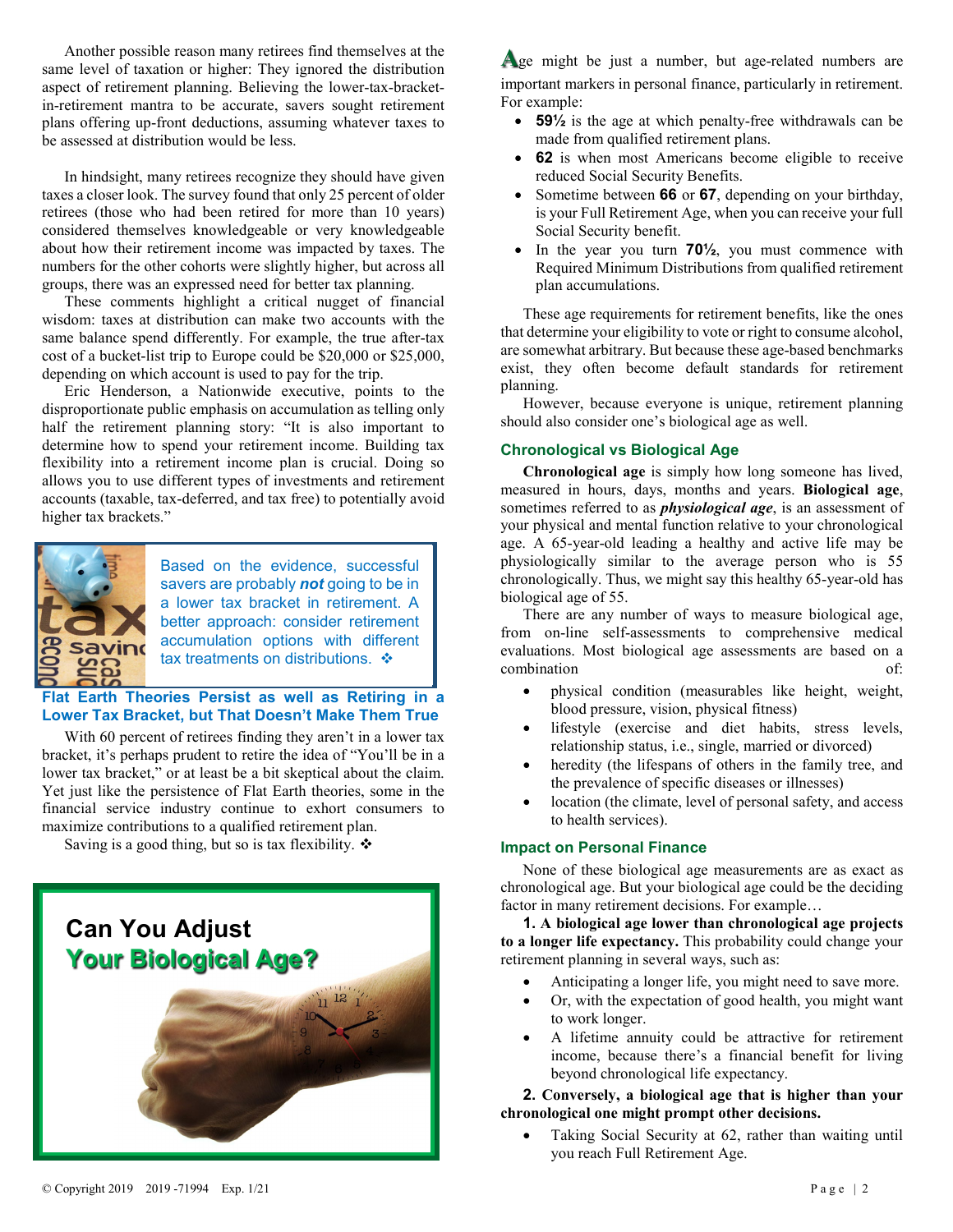

Selecting an aggressive spend-down schedule that increases your retirement income.

• Restructuring your life insurance plans to ensure a death benefit for a surviving spouse.

#### **You Can Change Your Biological Age**

Chronological age is immutable; the only way to change it is with a fake ID (which is both sketchy and illegal). On the other hand, most individuals can adjust their biological age through better lifestyle choices. It's all about taking care of your telomeres.

Telomeres are protective structures at the end of our DNA strands. As we age, our telomeres get shorter. When telomeres get too short, the DNA is no longer protected, and cell regeneration processes break down, leading to cancer and other chronic medical conditions.

Fortunately, we can preserve telomere length and reverse aging at the cellular level. Dr. John Day, a cardiologist and author of "The Longevity Plan," lists six actions that improve telomere health, and the degree to which these changes can adjust your biological age.

**1. Managing stress saves up to 10 years of telomere decay.** A University of California at San Francisco study found that "Those who perceived they were under the most stress for the longest periods of time, prematurely aged their telomeres by about 10 years." Another study from the same researchers showed that meditation and relaxation techniques could reverse this premature aging.

**2. Exercise can preserve 10 years of telomere life.** An English study of 2,401 twins found that regular exercising slowed telomere aging by about 10 years when compared to their nonexercising sibling.

**3. A healthy diet can reverse telomere aging by 5 years.** Diets high in vegetables, fruits, fish, nuts, seeds, and legumes can protect our telomeres. Sugar, processed foods, and processed meats have the opposite effect.

**4. Maintaining an ideal weight is worth 9 years.** Obesity is another cause of premature aging. Excess weight causes

oxidative stress, or "rusting," which results in telomere shortening. Maintaining an ideal body weight can lengthen telomeres by 9 years.

**5. Sleep at least 7 hours.** Sleep is recuperative. One study found that older people who slept at least seven hours each night had the telomeres of middle aged people.

**6. Maintain social connections.** Social isolation is a strong predictor of heart disease and telomere shortening. Staying connected to friends and family slows the aging process.



#### **Biological Age Is a Huge Planning Variable**

Because it can't be quantified on a spreadsheet, biological age doesn't get much attention in retirement planning. But health

and wealth are intertwined. Adjusting your biological age could dramatically impact every facet of retirement planning.

Particularly for those who haven't been able to accumulate adequate savings, lowering your biological age could play a key role in catching up, because it theoretically expands your window for working and saving. And in retirement, a lower biological age translates to a higher quality of life, for a longer time.  $\mathbf{\hat{P}}$ 

Chronologically, time marches on, but by adjusting your biological age, you have some control over the cadence of your life, both physically and financially. Manage your biological age like a financial asset.